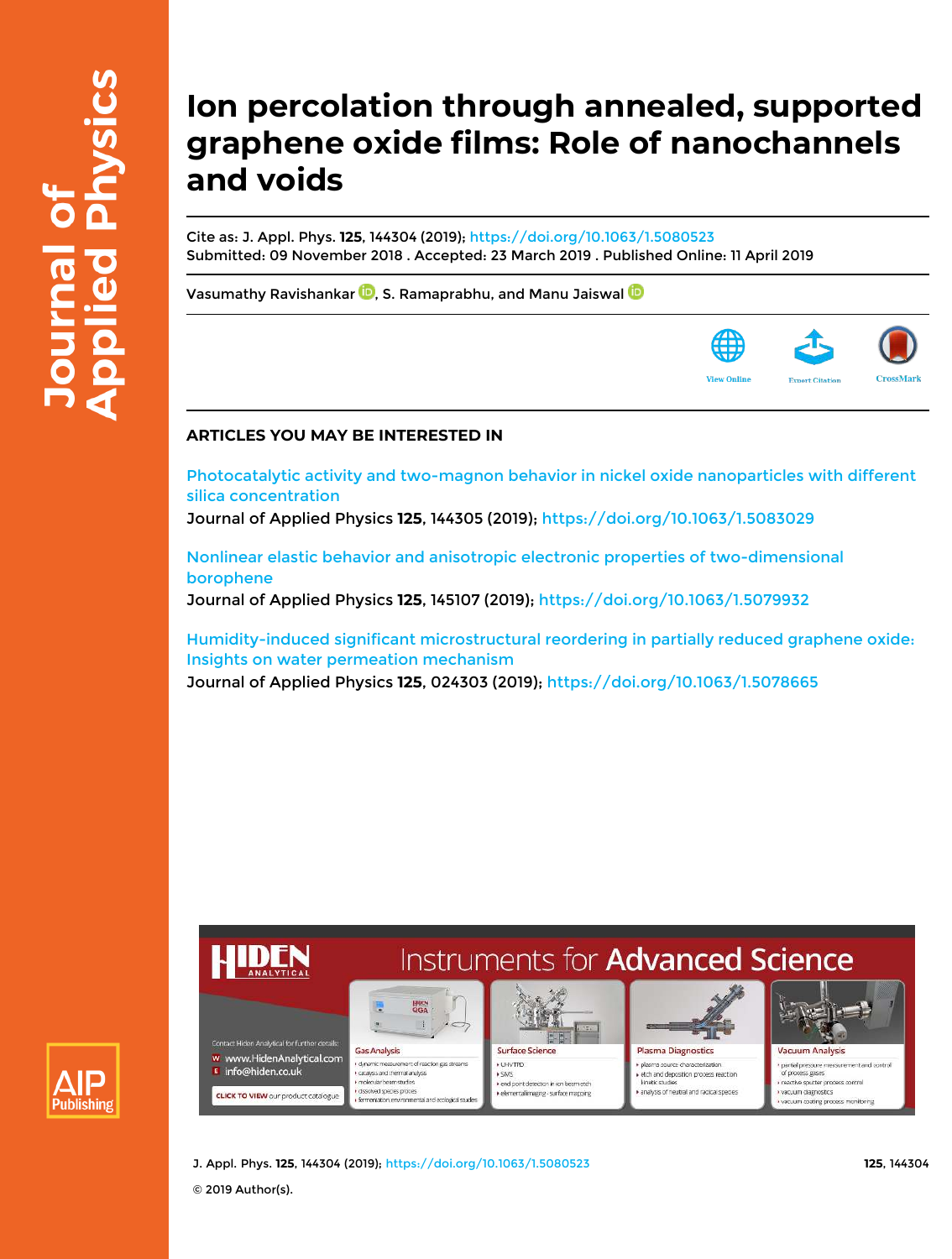# Ion percolation through annealed, supported graphene oxide films: Role of nanochannels and voids

Cite as: J. Appl. Phys. 125, 144304 (2019); doi: 10.1063/1.5080523 Submitted: 9 November 2018 · Accepted: 23 March 2019 · Published Online: 11 April 2019



Vasumathy Ravishankar,<sup>1,2</sup>  $\bullet$  S. Ramaprabhu,<sup>1</sup> and Manu Jaiswal<sup>2,a)</sup>

# AFFILIATIONS

<sup>1</sup>Alternative Energy and Nanotechnology Laboratory, Department of Physics, Indian Institute of Technology Madras, Chennai 600036, India

<sup>2</sup>Graphene and 2D Systems Laboratory, Department of Physics, Indian Institute of Technology Madras, Chennai 600036, India

a) Author to whom correspondence should be addressed: manu.jaiswal@iitm.ac.in

# **ABSTRACT**

Graphene oxide (GO), an ionic and molecular sieve, is an important material for wide-spectrum filtration, since its properties can be tuned by controlling the structure and dimensions of nanochannels between GO nanosheets. In the literature, mechanisms of ion percolation have been proposed assuming GO to be a uniform structure of vertically stacked graphene sheets decorated with functional groups, termed as lamellae. However, in practice, GO is known to have a hierarchical microstructure. In the present work, supported GO films annealed at different temperatures have been studied with the aim of discerning the relative contributions of nanochannels and voids, gaps between the lamellae, using electro-impedance spectroscopy, and the results were fitted to equivalent circuits. Monotonous decrease in the charge transfer resistance  $R_t$  and an increase in the percolation resistance  $R_p$  were observed for GO films annealed up to 160 °C. Increase in  $R_p$  taken in perspective with a gradual loss of ordering in nanosheets as observed from X-ray diffraction spectra, enables the conclusion that nanochannels are the dominant pathways of percolation. This was further confirmed by the response of GO films annealed at 180 °C and 200 °C, where a strong dynamic is observed. For these annealed GO films, charge transfer happens both in the conducting films and at the fluorinedoped tin oxide interface. The two processes of ion percolation and charge transfer are, however, interdependent, and are not separated in the impedance response.

*Published under license by AIP Publishing.* https://doi.org/10.1063/1.5080523

# I. INTRODUCTION

Intercalated water in graphite oxide has been studied extensively since it was first known, using gravimetry, $<sup>1</sup>$  X-ray diffraction</sup>  $(XRD)$ ,<sup>2,3</sup> Fourier transform infrared spectroscopy  $(FTIR)$ ,<sup>3</sup> and neutron diffraction.<sup>4</sup> Studies have also described hydration dynamics in graphite oxide.<sup>5</sup> Post discovery of graphene, studies have offered new perspectives on intercalated water and its role in the physics and chemistry of graphene oxide (GO).<sup>6-10</sup> With the discovery of fast percolation of water and ions across GO films, they have been increasingly studied in both pristine and modified forms as possible filtration membranes.

Water transport through GO films is associated with the  $sp<sup>2</sup>$ regions contained within the  $sp^3$  rich matrix. The  $sp^2$  regions provide frictionless flow, while the  $sp<sup>3</sup>$  regions serve as spacers that create sufficient width in the nanochannels so that one or few monolayers of water can be accommodated.<sup>11,12</sup> The basic building blocks of GO films are GO nanosheets, sometimes referred to as flakes.<sup>13</sup> These nanosheets consist of domains of purely graphitic and hydrophobic sp<sup>2</sup> hybridized regions, and functionalized hydrophilic sp<sup>3</sup> hybridized regions.14–<sup>16</sup> Consequently, the water intercalated between nanosheets may be classified into two types: "mobile," that is present between hydrophobic regions, and "bound water," that is attached to oxygen containing functional groups through hydrogen bonds.<sup>3,9</sup> The mobile water containing  $sp^2$  regions form a network of pathways that facilitates water percolation, $11,12$  and this network is termed as "nanochannels." The spacing between the GO nanosheets is tuneable and its value is between 4 Å and 10 Å depending on the oxidation state of GO. The hierarchical microstructure of GO is observed in samples prepared by different methods: vacuum assisted, dip coated, and drop cast self-assembled films.<sup>17-19</sup> A collection of such neatly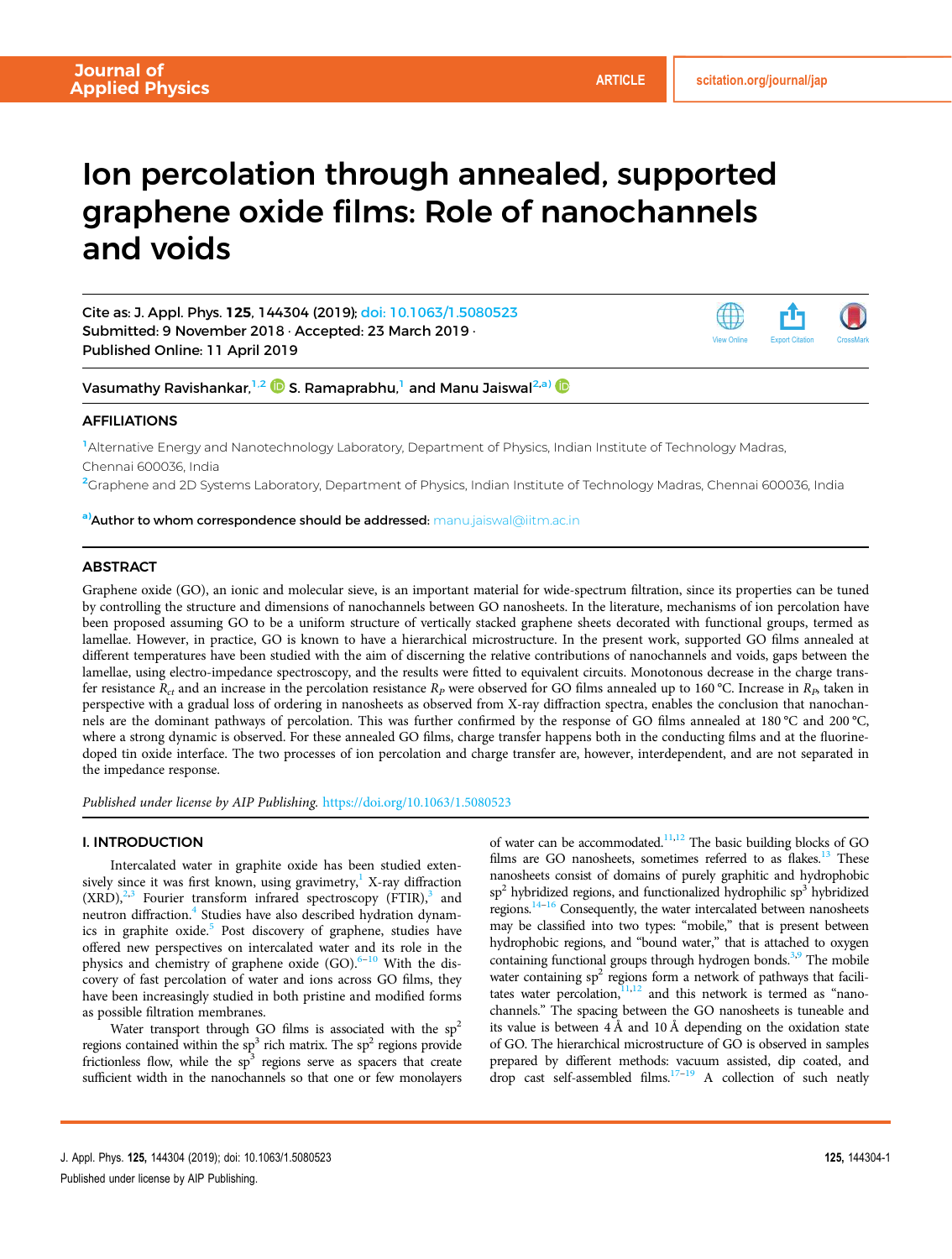stacked GO nanosheets is termed as "lamellae." Thicker films are a collection of lamellae, separated by features termed as "voids." Figure 1 shows a schematic of this hierarchical microstructure of GO. Though the degree of ordering depends on the method of preparation, a hierarchical structure has been reported for a film thickness greater than  $100 \text{ nm}$ <sup>20</sup> Recently, one school of thought has attributed the unusually high water percolation flux to this hierarchical structure, with the flux through voids and gaps dominating the response.<sup>19</sup> They argued that membrane compaction leads to the collapse of these lamellae, resulting in flux reduction.

Ion percolation and water percolation processes are related to each other, since the ions typically move in their hydrated state. The water flux and ion fluxes have been shown to be correlated for GO prepared with different nanochannel widths. $^{21}$  In their study, the idea of ion dehydration was proposed for percolation through nanochannels.<sup>22</sup> Simulation shows that partial shedding of hydration shells enables ions to pass through channels that are smaller than their hydrated diameter. Experimental evidence of this was claimed when the nanochannel size was tuned by physically confining  $GO<sup>21</sup>$  However, such an approach is also not capable of distinguishing percolation through nanochannels and percolation between lamellae, i.e., through the voids.

The fundamental reason for the lack of consensus on the mechanism of ion percolation is that the percolation through nanochannels and through voids cannot be directly studied. The approach available is to either tune or eliminate one of the factors, typically the voids. The results depend on the assumptions used, for example, to estimate the pore density from the flake size<sup>13</sup> or estimate the void density from cross-sectional images. The morphology and structure of the film during water and ion percolation may not match the one identified from *ex situ* studies. Importantly, most experiments are performed on suspended films, which tend to bulge to different extents depending on the morphology involved. The bulging can be expected to enhance the role of voids and gaps for the ion percolation. To summarize, an approach is needed which addresses some of the problems associated with suspended films.



In this work, an attempt has been made to study the relative contributions of nanochannels and voids in the percolation of ions through supported graphene oxide films with an aim to address the open question of whether ion percolation predominantly occurs through nanochannels or voids. Supported GO films were used to eliminate any deformation of the films. An approach relying on electro-impedance spectroscopy (EIS) was adopted. It is an often used tool to study ion percolation in membranes and biological systems.<sup>23–25</sup> Voids being much larger in size than the nanochannels, EIS was expected to have the capability to distinguish percolation at these two length scales. Annealing is a thermal treatment that is known to cause reduction in GO (i.e., oxygen containing functional groups are removed from GO), and it was expected that the hierarchical microstructure of GO, i.e., the nanochannel width and the number of voids, could be tuned through annealing.

We envisage that clarity on the percolation pathways will enable engineering the material effectively, which may be useful for applications in desalination and water filtration. Furthermore, impedance spectroscopy can be used to quickly evaluate the ion percolation state of a GO film based on this work.

#### II. EXPERIMENTAL

Aqueous GO solution (Graphene Supermarket, 6 mg/ml, >80% monolayer) was used to prepare films on fluorine-doped tin oxide (FTO) (Sigma Aldrich, 7 Ω/sq sheet resistance). The GO films studied in this work using EIS were prepared by spin coating a 3 mg/ml diluted solution of GO in ethanol, on FTO substrates. These films were annealed at six different temperatures, between 100 °C and 200 °C (10 °C/min ramp rate) in a tube furnace (Lindberg Blue) in an inert atmosphere of argon (70 sccm) in multiple batches.

GO films were examined under an optical microscope to verify good contact with the FTO substrate. X-ray diffraction (XRD) was carried out on a Rigaku SmartLab X-ray diffractometer at the Cu K-alpha line. Attenuated total reflection Fourier transform infrared spectroscopy (ATR-FTIR) was conducted in the transmission mode using an Agilent Cary 630 FTIR spectrometer. Cross-sectional scanning electron microscopy (SEM) was performed on as-prepared GO films and on films annealed at 200 °C, made using the drop cast method, with an INSPECT F50 SEM system, at a 30 keV acceleration voltage. Raman spectra were obtained using Horiba LabRAM HR-UV using a He-Ne source at an excitation wavelength of ∼633 nm. Impedance spectra were recorded for a total of 21 samples (three samples at six annealing temperatures and three as-prepared samples) using an Ivium Compactstat EIS system. EIS was carried out by applying a sine wave of amplitude 10 mV at frequencies of  $10^{-2}$  Hz to  $10^4$  Hz, logarithmically spaced at 6 points per decade for all scans. Equivalent circuits were used to fit the data. All measurements were made in the standard 3-electrode configuration. GO on the FTO substrate was used as the working electrode (WE), a platinum wire was used as the counter electrode (CE), and Ag/AgCl acted as the reference electrode (RE). A potassium chloride (KCl) solution of 0.1M concentration was used as the electrolyte. A custom-made polyte-FIG. 1. Schematic of a hierarchical microstructure of GO.<br>
trafluoroethylene (PTFE) device was used as the cell.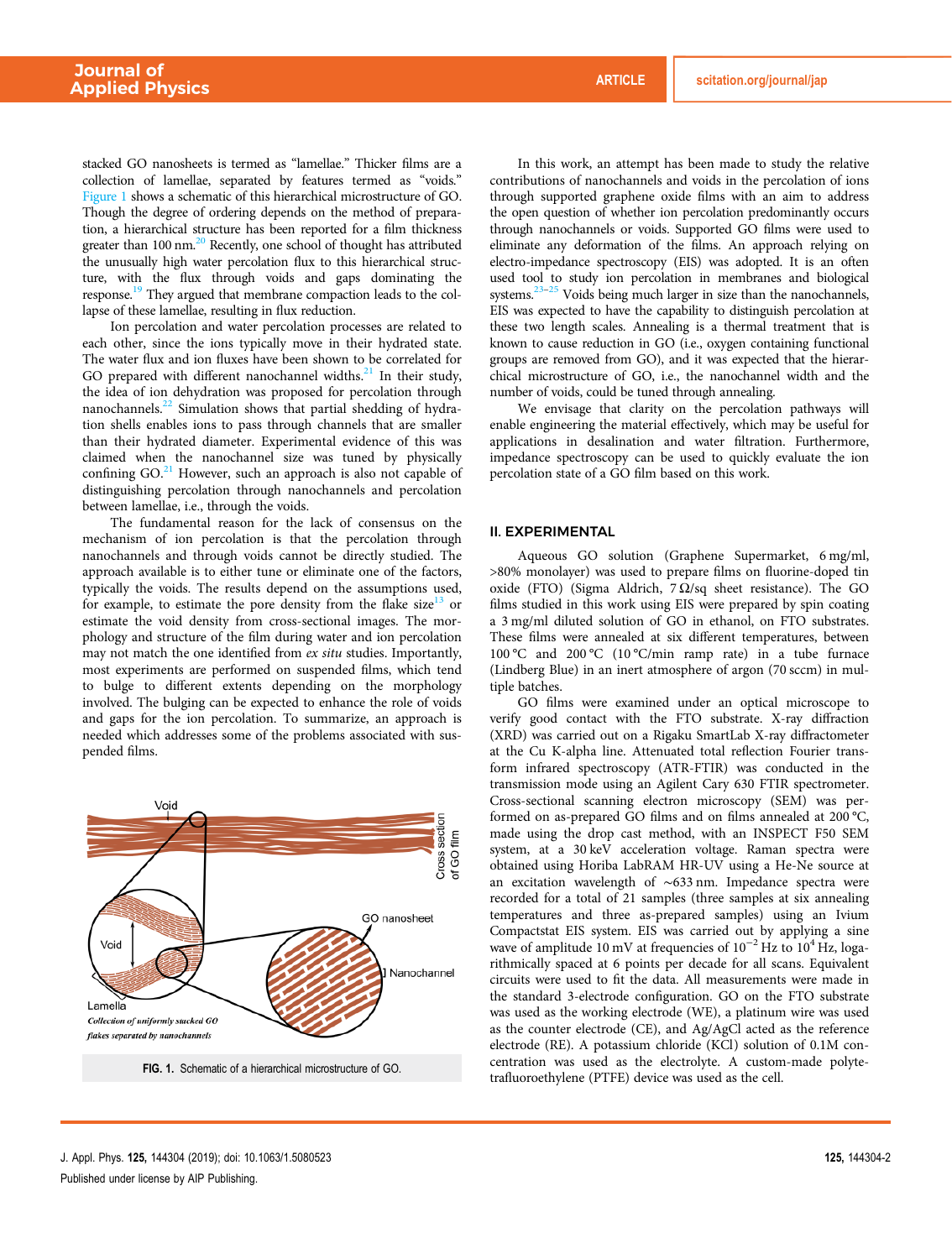

FIG. 2. (a) XRD spectra: XRD peak around 10°, corresponding to the (001) plane of GO, shifts rightward with increasing annealing temperatures. The peak is not resolved for annealing temperatures above 180 °C. (b) Full width at half maximum vs annealing temperature. The black line is a guide to the eye.

For EIS studies, eight scans of spectra were recorded over a duration of ∼60 min, after which no change in the spectrum was noted; this was taken to be the steady state. Films supported on FTO were used; to minimize any transmembrane pressure, the films fabricated were typically 500 nm in thickness. FTO also served the purpose of being an electrode.

# III. RESULTS AND DISCUSSION

Figure 2(a) shows X-ray diffraction spectroscopy of as-prepared GO and GO annealed from 100 °C to 200 °C. One peak at ∼10.5° corresponding to the (001) plane was obtained for as-prepared GO films. Between annealing temperatures of 100 °C and 160 °C, this peak shifted to higher 2θ values. For annealing temperatures of 180 °C and 200 °C, this peak was not resolved. The absence of a clear peak should be seen in the context of the increasing broadening of the XRD peak seen from 100 °C to 160 °C. Further increase in the microstructural disorder made the broadened peak signal comparable to the noise level of measurement. The position of the (001) peak was dependent on the presence of a functional group as well as intercalated water, indicating that the shift of this peak may be due to the loss of both water and the functional group with annealing temperature.<sup>26–28</sup> The average nanochannel width decreased with annealing temperature, $\frac{7}{7}$  and the values obtained in this study are shown in Table I. The vanishing of the peak may be attributed to a loss of long-range ordering in the system. FWHM increased abruptly from 1.18 to 2.8 as

TABLE I. Nanochannel width vs annealing temperature, obtained from X-ray diffraction (XRD) studies.

| Annealing<br>temperature $(^{\circ}C)$ | $2\Theta$ peak position<br>for $(001)$ peak $(\text{deg})$ | Nanochannel<br>width $(\AA)$ |
|----------------------------------------|------------------------------------------------------------|------------------------------|
| As-prepared                            | 10.49                                                      | 8.4                          |
| 100                                    | 11.33                                                      | 7.8                          |
| 120                                    | 11.70                                                      | 7.6                          |
| 140                                    | 12.26                                                      | 7.2                          |
| 160                                    | 14.22                                                      | 6.2                          |
| 180                                    | .                                                          | .                            |
| 200                                    | $\cdots$                                                   | .                            |

annealing temperature was changed from 140 °C to 160 °C. This is indicative of an increase in the microstructural disorder and a decrease in the crystallite size, and is consistent with other reports.<sup>29</sup> Further, the Scherrer formula<sup>30</sup> was used to estimate the average number of ordered layers in a single crystallite along the (001) direction, and it was found to change from 12 layers for GO annealed at 120 °C to 9 for GO annealed at 140 °C and to only 5 for GO annealed at 160 °C. It has been discussed in a previous report that the estimates made from the Scherrer formula for annealed GO films are broadly consistent with those made from more refined approaches.<sup>2</sup>

Figure 3 shows the SEM images of an as-prepared GO film and that annealed at 200 °C. For the as-prepared GO film, the number of voids is very few, while for the annealed GO film, the number of voids increases, corroborating the microstructural disorder noted in XRD results.



FIG. 3. Cross-sectional scanning electron microscopy images: (a) an as-prepared GO film and (b) a GO film annealed at 200 °C.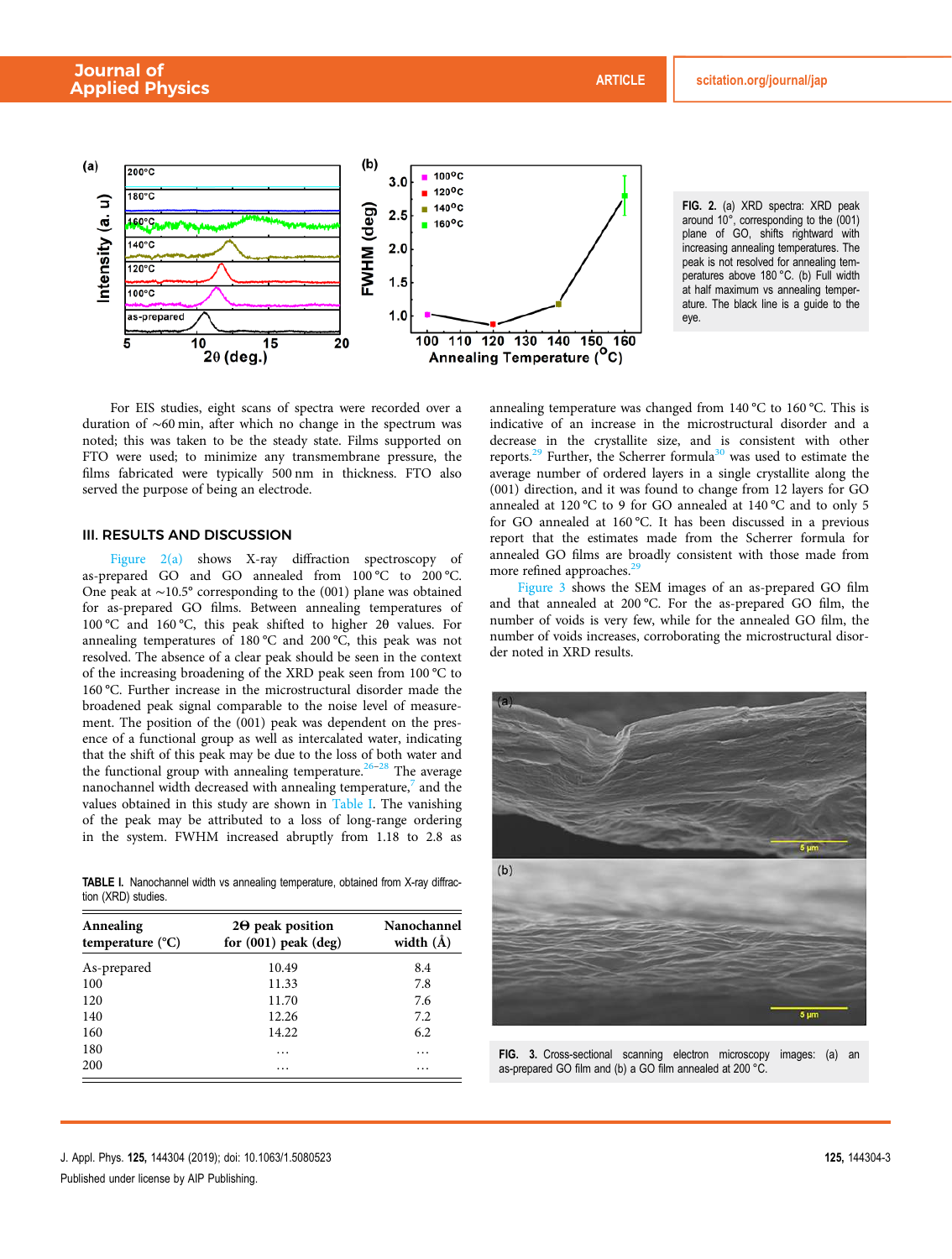

**FIG. 4.** ATR-FTIR spectrum of as-prepared and annealed GO. The broad peak<br>between 2400 cm<sup>−1</sup> and 3700 cm<sup>−1</sup> decreases in intensity as the annealing temperature increases.

Figure 4 shows the FTIR spectrum for as-prepared and annealed GO films. Spectra were taken between 800 cm−<sup>1</sup> and 3700 cm−<sup>1</sup> . Broadly, the spectrum may be classified into three regions: the fingerprint region below 1500 cm−<sup>1</sup> , two characteristic peaks, 1602 cm<sup>-1</sup> and 1725 cm<sup>-1</sup>, lying in the middle of the spectrum, and the broad peak between  $2400 \text{ cm}^{-1}$  and 3700 cm<sup>-1</sup> trum, and the broad peak between  $2400 \text{ cm}^{-1}$  and  $3700 \text{ cm}^{-1}$ .<sup>20</sup><br>Between 900 cm<sup>-1</sup> and 1100 cm<sup>-1</sup>, the modes correspond to ether 20 derivatives. Between  $1100 \text{ cm}^{-1}$  and  $1280 \text{ cm}^{-1}$ , the modes correspond to ketonic species. Between  $1280 \text{ cm}^{-1}$  and  $1500 \text{ cm}^{-1}$ , the modes correspond to epoxides.<sup>26,31</sup> The 1602 cm<sup>-1</sup> mode corresponds to the bending modes of water in the GO. The 1725 cm−<sup>1</sup> band is attributed to the stretching modes of the carbonyl group. The broad peak between 2400 cm<sup>-1</sup> and 3700 cm<sup>-1</sup> in the FTIR spectrum is attributed to the stretching modes of –OH with major contributions from confined water. $32$  This peak decreases in intensity as annealing temperature increases. For an annealing temperature of 180°C, all confined water is expelled from the GO layers, resulting in a sharp decrease in intensity between  $3000 \text{ cm}^{-1}$  and  $3700 \text{ cm}^{-1}$ . Thus, at higher annealing temperatures, the loss of both functional groups and

intercalated water occurs. We note that FTIR reveals the presence of GO, albeit without confined water, at 180 °C, even as the microstructurally disordered GO shows no clear XRD peak.

From the above studies, it can be inferred that with annealing, the number of voids increases, while the nanochannel width decreases. Therefore, annealing has the dual effect of increasing the number of voids due to a disordered microstructure and decreasing the nanochannel width.

Presented in Fig.  $5(a)$  is the impedance response of DI water with FTO as the working electrode in the frequency range  $10^{-2}$  Hz to  $10^4$  Hz. The data were taken in the same setup as for GO films. Presented in Fig. 5(b) is the impedance response of DI water using a GO-coated FTO.

We next discuss the EIS response of the annealed GO films. Figure 6(a) shows the impedance response of a bare FTO substrate. Inset shows the equivalent circuit used to fit the response.  $R_S$  is the solution resistance,  $R_{ct}$  is the charge resistance, and  $C_{d*l*}$  is the double layer capacitance at the FTO–electrolyte interface. The electrode in an electrolyte gives rise to a charge double layer at the interface of the electrolyte and the conductor, which can be modulated using an external voltage.<sup>33</sup> The charge double layer can be modeled as a capacitor (*Cdl*). In most real systems, the double layer allows electrical charges to be exchanged between the electrode and the electrolyte. The resistance that is offered to this transfer of electrons is termed charge transfer resistance  $R_{ct}$ . The value of  $R_{ct}$ depends on the nature of the interface and the area of the interface. For FTO, a single broad peak is seen in the spectrum which corresponds to the charge transfer resistance— $R_{ct}$  is of the order of  $\rm M\Omega/mm^2$  (see Table II) and thus a slow charge transfer process.

Figures  $6(b)$ – $6(h)$  show representative Bode plots for as-prepared and annealed GO films. The responses displayed have not been normalized to area. Figures  $6(i)$  and  $6(j)$  show circuit models used for fitting the response. The response for an as-prepared GO film is shown in Fig. 6(b). Two peaks are observed—the peak at a higher frequency was attributed to percolation because of the relatively quick dynamics of hydration in liquid water.<sup>11,12</sup> The circuit shown in Fig.  $6(i)$  was used to fit the response of as-prepared GO films and those annealed up to 160 °C. The circuit consists of two RC elements in series with the solution resistance *R<sup>S</sup>* . *Q<sup>P</sup>* is the constant phase element (CPE) associated with nanochannel walls,  $R_p$  is



FIG. 5. (a) Impedance response of DI water and (b) impedance response of GO with DI water.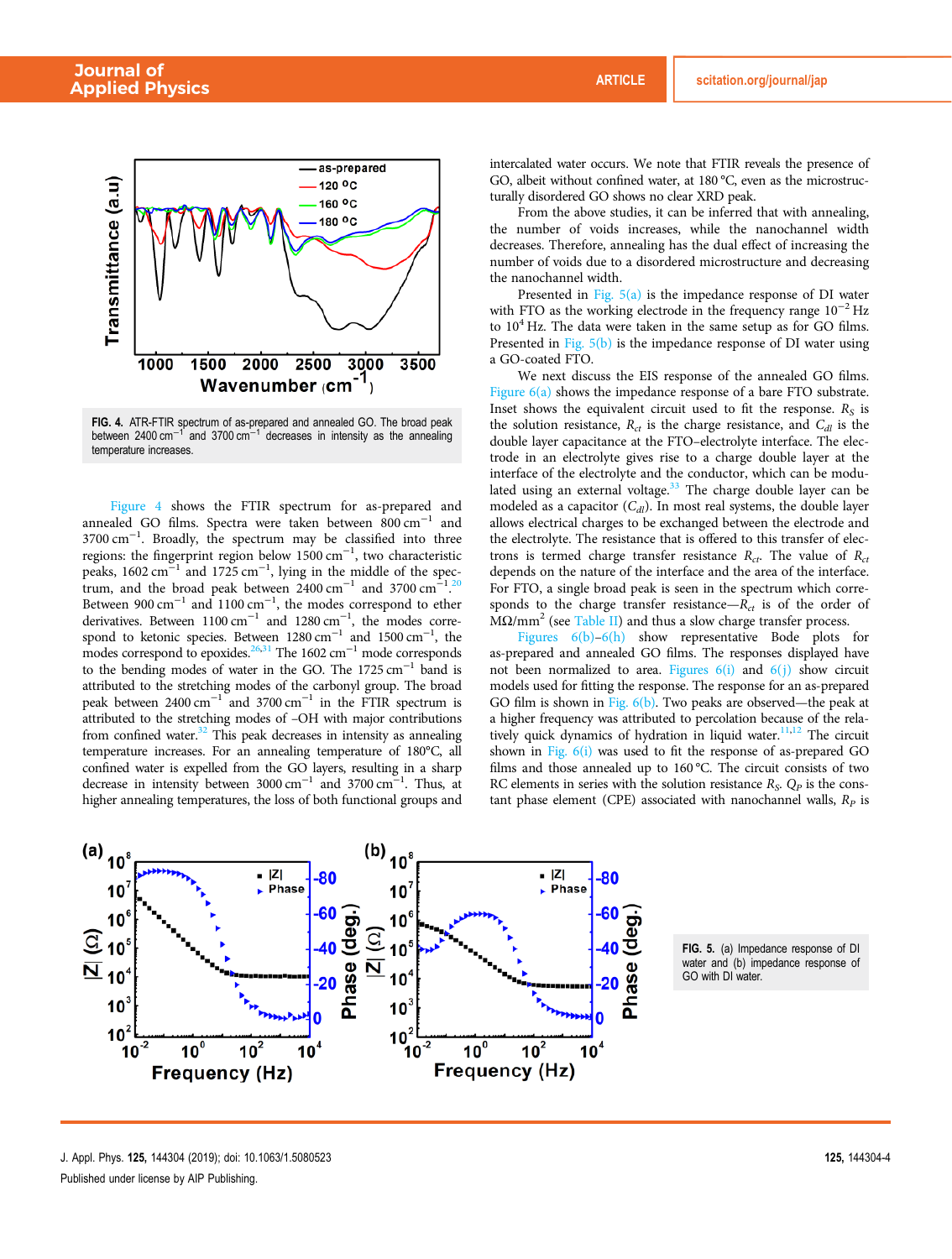

FIG. 6. (a) Impedance response of FTO. The points indicate experimental values and the solid line indicates fit. The inset shows the equivalent circuit used to fit this response. Impedance response of (b) an as-prepared GO (c) a GO annealed at 100 °C (d) 120 °C (e) 140 °C, (f) 160 °C, (g) 180 °C, and (h) 200 °C. (i) An equivalent circuit for the as-prepared GO and the GO annealed up to 160 °C. ( j) The equivalent circuit for the GO annealed at and above 180 °C.

the resistance offered by the film for the movement of ions through the percolating network of sp<sup>2</sup> hybridized pathways,  $Q_{d}$  is the CPE associated with the electrolyte and the FTO substrate interface, and *Rct* is the charge transfer resistance. CPE may be defined as an imperfect capacitor, whose impedance *ZCPE* is given by

$$
Z_{CPE} = \frac{1}{(i\ \omega)^n Q},
$$

where *n* is the exponent whose value lies between 0 and 1. If the value is 1, it corresponds to an ideal capacitor, and if the value is 0, it corresponds to an ideal resistor. Note that *Q* does not have the

TABLE II. Fit parameters for a bare FTO. The EIS response was fit according to the circuit shown in the inset of Fig. 6(a).

| $R_s(\Omega)$ | $R_{ct}$ (M $\Omega$ /mm <sup>2</sup> ) | $C_{dl}$ (nF/mm <sup>2</sup> ) |
|---------------|-----------------------------------------|--------------------------------|
| 326.7         | 2.62                                    | 0.13                           |

dimensions of capacitance. For the as-prepared film, a small percolation resistance, of the order of 100  $\Omega$  is observed. Peak at a lower frequency corresponds to the charge transfer process. It is to be noted that the charge transfer resistance is two orders of magnitude lesser for the FTO–GO system than the bare FTO substrate. In the GO system, there are two kinds of interfaces: an electrolyte with the  $sp<sup>2</sup>$ hybridized region in GO (which are the conducting regions) and an electrolyte with FTO. At both these interfaces, a charge double layer is formed, resulting in a transfer of electrons. Thus, the additional charge transfer pathways in the form of  $sp<sup>2</sup>$ -rich regions of GO are the likely explanation for this reduction in *Rct*. From Figs. 5 and  $6(b)$ , it is clear that the impedance responses of GO in contact with the KCl electrolyte arise from the percolation of ions in GO.

Figures  $6(c)$ – $6(e)$  show the response of GO between 100 °C and 140 °C. Here, two peaks can still be seen; however, the separation between the two is less distinct than for the as-prepared GO film. Figure  $6(f)$  shows the impedance response of GO at 160 °C. Though the response seems to have a single peak, it was possible to resolve the  $R_{ct}$  and  $R_p$  by the fits. Figures  $6(g)$  and  $6(h)$  show the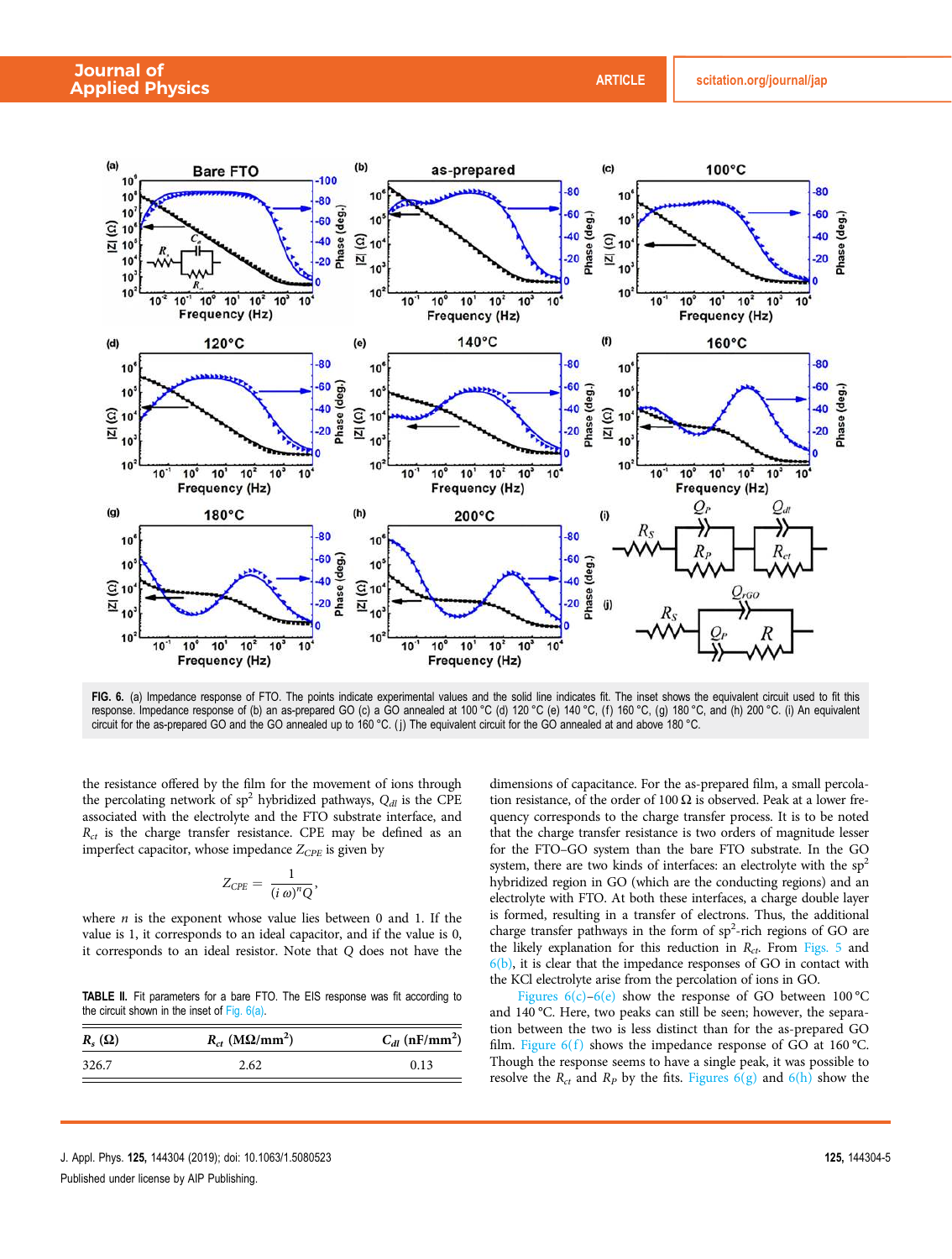

FIG. 7. Variation of area normalized  $R_P$  and  $R_{ct}$  as a function of annealing temperature for as-prepared GO films and GO films annealed upto 160 °C.

frequency response of GO films annealed at 180 °C and 200 °C. A single prominent peak is observed at these temperatures. The circuit shown in Fig.  $6(j)$  was used to fit the response at these annealing temperatures. *R<sup>S</sup>* is the solution resistance, *QrGO* is the CPE associated with the bulk film,  $Q_P$  is the CPE associated with the charge double layer at the nanochannels, and *R* is the combination of *R<sup>P</sup>* and *Rct*. At lower annealing temperatures, the charge transfer mainly happens at the FTO interface. At higher annealing temperatures,  $sp^2$  regions of annealed GO (rGO) itself serve as a platform for charge transfer. Thus, percolation and charge transfer are no longer spatially distinct processes, but are rather interdependent. Therefore, it was not possible to resolve *Rct* and *R<sup>P</sup>* as separate circuit elements, likely because charge transfer is determined by the percolation of ions into the GO layers.

The fit values of  $R_{ct}$  and  $R_p$  are shown in Fig. 7; the values displayed have been normalized to the area exposed to measurement. A steady decrease is seen in *Rct* between the as-prepared GO and the GO annealed at 160 °C. Also, *R<sup>P</sup>* increases with an increase in annealing temperature. The decrease in  $R<sub>ct</sub>$  can be attributed to increasing  $sp^2$  regions due to the loss of functional groups with annealing. *Rct* being the charge transfer resistance between the electrolyte and FTO as well as sp<sup>2</sup> hybridized regions in GO, increasing sp<sup>2</sup> islands dominate charge transfer.

The increase in  $sp<sup>2</sup>$  regions may be understood from examining the  $I_D/I_G$  ratio from Raman spectroscopy shown in Fig. 8. A representative Raman spectrum is shown in Fig. 8(a) for graphene oxide annealed at 160 °C. One of the main modes, seen at  $1592 \text{ cm}^{-1}$ , is the G peak due to the in-plane vibration of optical phonons of pristine graphene lattice around the  $\Gamma$  point. The defect peak, otherwise known as the D peak at 1334 cm<sup>-1</sup>, is an intravalley scattering process around the K point, and is mainly due to the oxygen rich functional groups. A faint 2D peak, arising from a twophonon, intravalley scattering process around the K point is seen around  $2646 \text{ cm}^{-1}$ .<sup>34</sup> A monotonic increase in the ratio of the area integrated intensities of the D peak to the G peak is seen in Fig. 8(b) and indicates a gradual loss of functional groups, resulting in larger sp<sup>2</sup> hybridized regions.<sup>31,35,36</sup> As for the increase in  $R_P$ the loss of functional groups, shown in FTIR (Fig. 4), results in a decrease of the average nanochannel width, shown by XRD (Table I). Thus, there is more resistance to ion percolation due to the decrease in width of the nanochannels.

The decrease in  $R_p$  is due to the decrease in the nanochannel width with increasing annealing temperature. Figure 9 shows the variation of *R<sup>P</sup>* for first scan, with the average nanochannel width obtained from XRD. *R<sup>P</sup>* has an exponential dependence on the nanochannel width and was fit using the empirical formula,

$$
R_P(d)=R_0e^{-\lambda d},
$$

where *d* is the nanochannel width,  $R_0 \approx 0.9$  MΩ/mm<sup>2</sup> from the fit to the data in Fig. 9, and  $\lambda \approx 1.0 \text{ Å}^{-1}$ .  $R_P$  asymptotically meets zero at a large interwall separation.

Also recall that there is an increase in FWHM of the (001) XRD peak for increasing annealing temperatures and thus an increase in the number of voids in the GO film as annealing temperature increases. Despite this, the overall percolation resistance *R<sup>P</sup>* increases upon annealing. We therefore suggest that, between nanochannels and voids, the former is the dominant factor for ion percolation in the supported GO.

We next discuss the time dependence of the frequency response for these supported films. Figure 10 shows the dynamics for films annealed at 160 °C, and the responses have not been normalized to area. No change in response was observed for consecutive scans for these films—each scan lasted a period of 8 min, and the total duration of the experiment was 60 min. This could be due



FIG. 8. Raman spectrum. (a) A typical Raman spectrum of graphene oxide. (b) Increasing  $I_D/I_G$  ratio with annealing temperature, showing an increase in sp<sup>2</sup> islands in graphene oxide.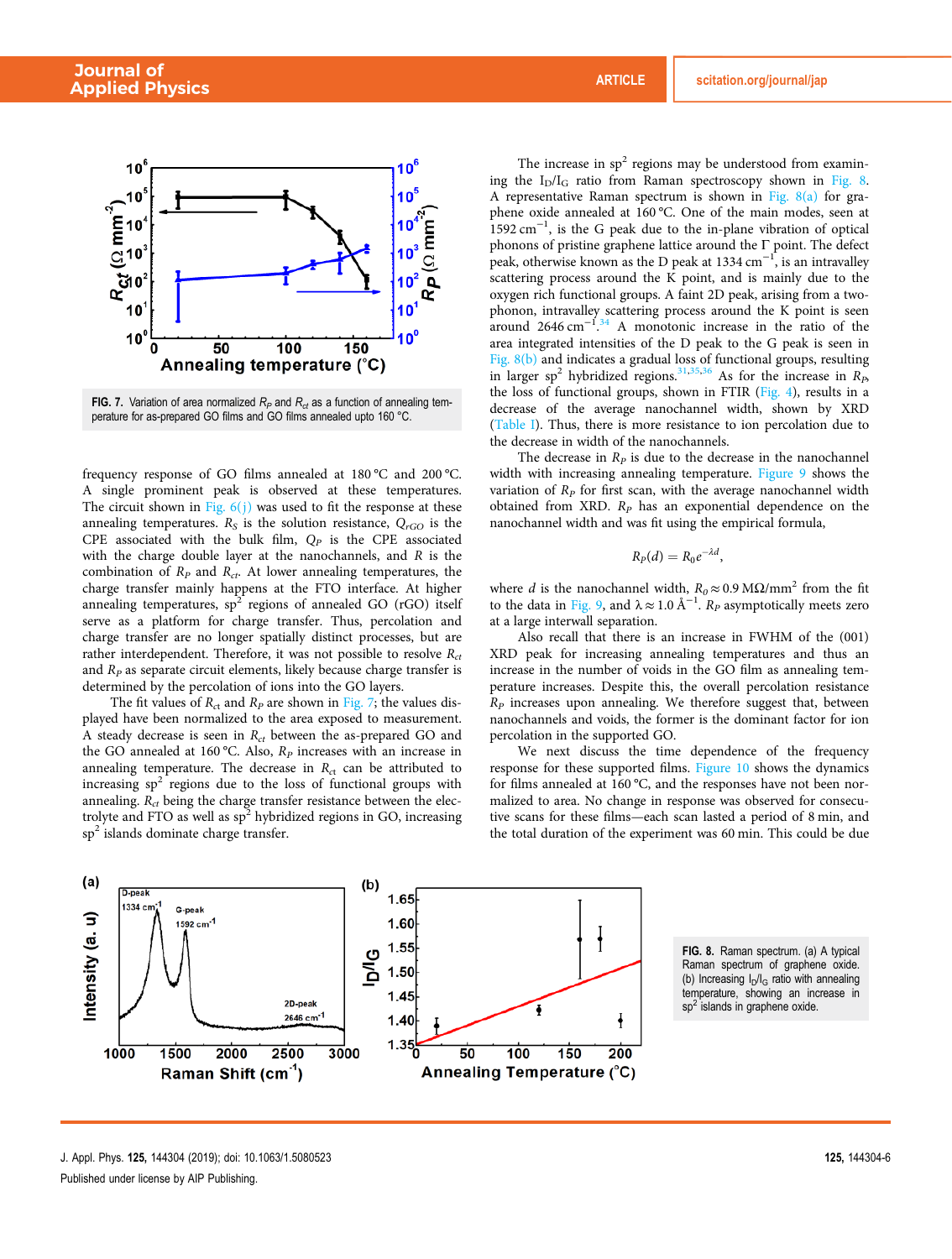

FIG. 9. Exponential fit for  $R_P$  of first scan as a function of the nanochannel width for annealing temperatures up to 160 °C. The annealing temperature is shown as labels to data points.

to the fact that the dynamics was quick, and, could not be captured in the duration of one scan, and these measurements may be thought of as being made at steady state. A similar response was seen in GO films annealed at lower temperatures and in as-prepared GOs. Graphene oxide is known to swell in water, meaning, water intercalates between the nanosheets, resulting in an increase in the nanochannel width. In liquid water, the nanochannel width can increase up to 13 Å for a GO that has not been annealed.<sup>21</sup> In this study, there is no marked change in the values of  $R<sub>P</sub>$  over the period of study (∼60 min). Hence, there is no significant swelling of GO within this time period.

We next look at the dynamics for films annealed at higher temperatures (T  $\geq$  180 °C). Figure 11 shows the time-dependent response for one film annealed at 200 °C, values not normalized to area. The low frequency magnitude, as well as the peak position in the phase plots, changes with every scan. For each scan, a suitable circuit can be fit, in principle. However, one must bear in mind that the values of these elements were observed to drift during the interval of the scan, and thus, the values must be considered as average values over the period of the scan.



FIG. 10. Time-dependent response of a GO film annealed at 160 °C.



The question then is, why do GO films annealed at higher temperatures show large dynamics? We have already reconciled to the different nature of equivalent circuit for films annealed at and above 180 °C: the percolation process and the charge transfer process are no longer independent processes in series but appear as a "combined circuit element." Ions permeate the GO nanochannels gradually, because, in films annealed at higher temperatures, there is considerable resistance to ion movement. The percolation brings in a more effective area of rGO in contact with ions; thus, charge transfer can occur only as percolation progresses. As more areas of  $sp^2$  hybridized GO comes in contact with the electrolyte, the charge transfer resistance decreases. The dynamics is representative of this interdependence of percolation and charge transfer.

Recall that rGO has a large microstructural disorder at and above 160 °C annealing, as verified by XRD studies. The voids in a microstructurally disordered GO continue to offer quick pathways to ions, to the FTO interface. However, steady state is not reached for a period of ∼60 min (corresponding to 8 scans). Thus, we see once more that nanochannels may be playing a more important role than voids in the ion percolation process.

Since percolation and charge transfer are coupled in these films, the contribution to impedance from both  $Q_P$  and  $R$  was examined, at the lowest applied frequency 10 mHz.  $Q_{rGO}$  being two orders of magnitude smaller than *QP*, that element may be treated as open at 10 mHz, and the low frequency contribution is mainly from the *QP*-*<sup>R</sup>* branch. This is the case for both 180 °C and 200 °C annealing temperatures. The different components of the total impedance  $Z_{OP-R}$  were plotted as a function of time. Data shown here are for three films annealed at 200 °C. Figure 12(a) shows the variation of modulus of impedance due to  $Q_P$ ,  $|Z_{OP}|$ , and *R*, respectively. It can be seen that both parameters have an exponential variation with time. The major contribution to impedance comes from double layer charging at the nanochannel walls. Further, it can also be noticed from Fig. 11 that the peak moves toward higher frequencies as the dynamics progresses.

The time constant,  $\tau$ , was calculated for these films. The time constant is given by  $\tau = R C$ , where *R* is the resistance value obtained from the equivalent circuit fit and *C* is the capacitance extracted from the *Q* value of the equivalent circuit fit.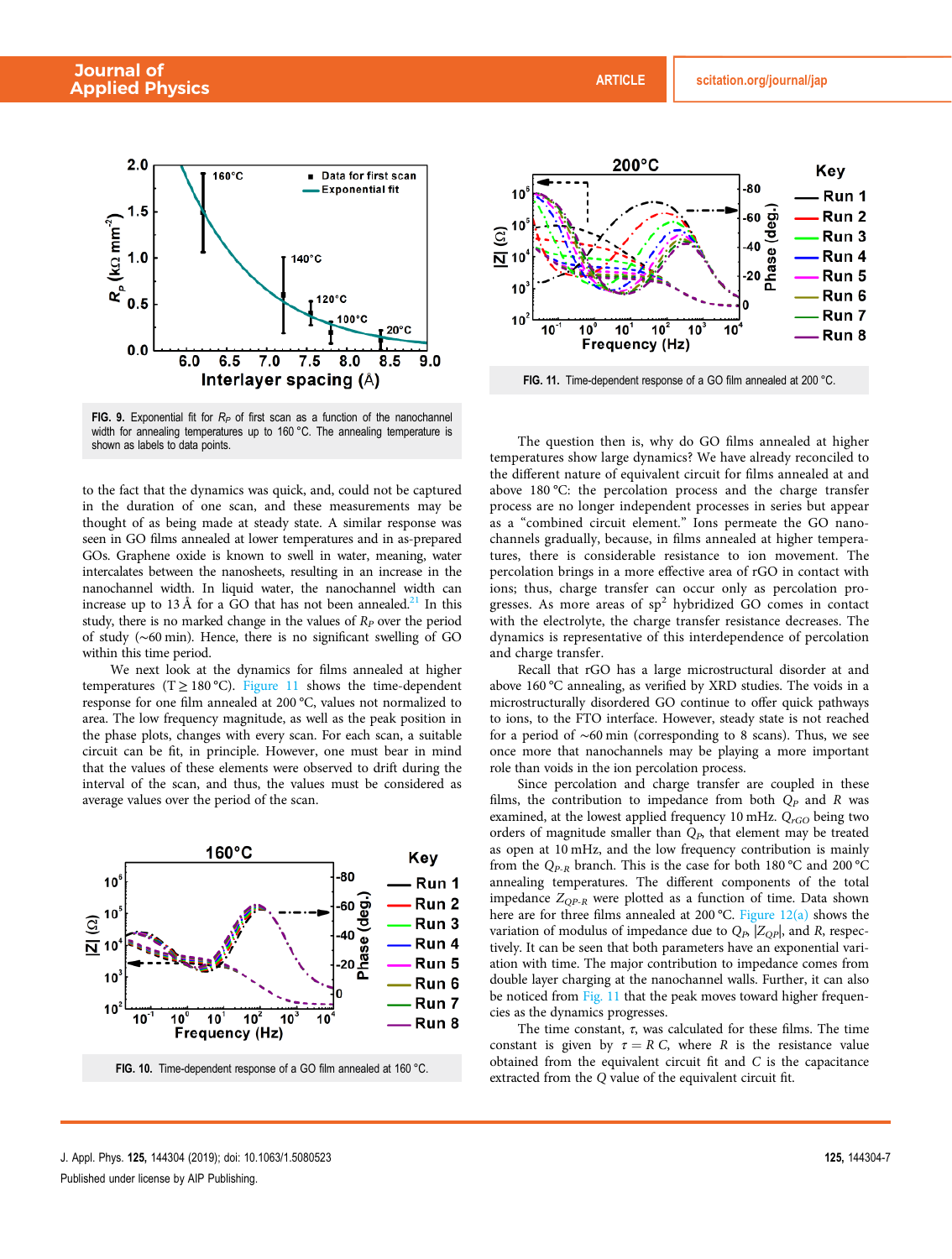

FIG. 12. (a) Variation of impedance due to  $Q_P$  and resistance R as a function of scan time. (b) Variation of time constant  $\tau$  as a function of scan time.

The use of the constant phase element for the fits requires the additional step of calculating capacitance in order to determine  $\tau$ . This is because, firstly, *Q* does not have the dimension of farad (F). Secondly, simply using *Q* instead of *C* might result in erroneous values of  $\tau$ . In order to do this, the Hsu–Mansfield<sup>37</sup> approach was employed. This is a suitable approach for nested equivalent circuits like the one used for GO films annealed at 180 °C and 200 °C. The value of capacitance *C* was obtained using the following formula:

$$
C=Q\omega_m^{n-1},
$$

where *Q* is the value of the CPE obtained from the equivalent circuit fit,  $n$  is the exponent on CPE, and  $\omega_m$  is the frequency at which *Zimag* for the response attains a peak. This approach has been explained further in the supplementary material.

Figure  $12(b)$  shows the variation of the time constant (τ) for three films annealed at 200 °C, with the time of measurement. This may be interpreted as faster percolation, probably arising, once again, due to both nanochannels and voids. However, the presence of dynamics confirms the dominant contribution of nanochannels to ion percolation, despite the increase in the microstructural disorder, and thus a decrease in long range ordering of GO nanosheets. If voids were the dominant contribution, dynamics would be absent at these temperatures, due to quick percolation through larger voids.

# IV. CONCLUSION

Ion percolation has been studied across graphene oxide films in previous literature. The nanochannel width and the number of voids can be tuned thermally by annealing. It was found in this study that higher annealing temperatures cause a decrease in the nanochannel width and an increase in the number of voids. There has been a lack of consensus on the relative contributions of the network of nanochannels in GO that rapidly conduct water and ions and percolation through voids in the GO film arising due to a hierarchical microstructure. This question was studied using frequency-dependent impedance spectroscopy on GO films with electrically conducting support, and the response was modeled using equivalent circuits. The circuit elements were interpreted as charge transfer resistance and percolation resistance and a strong interplay between them was revealed. The two processes are sequential in as-prepared and GO annealed at relatively lower temperatures, while they are inseparable for GO annealed at higher temperatures. The percolation resistance increases for GO annealed at higher temperatures, even as the microstructural disorder increases and the nanochannel width decreases. While ion percolation through both voids and nanochannels may take place, the role of nanochannels was found to be more important in the ion percolation process.

# SUPPLEMENTARY MATERIAL

The supplementary material includes a detailed explanation of the Hsu–Mansfield approach to calculating capacitance and simulated graphs of complex impedance plots and Bode plots to demonstrate the independence of ω*<sup>m</sup>* on exponent *n*.

# ACKNOWLEDGMENTS

M.J. thanks IC&SR, IIT Madras for financial assistance.

# REFERENCES

- <sup>1</sup> J. L. Gonzales, A. M. Rodrigez, and F. D. Vega, Carbon 7, 719 (1969).
- <sup>2</sup>A. Hamwi and V. Marchand, J. Phys. Chem. Solids 57, 867 (1996).
- <sup>3</sup>S. Cerveny, F. Barroso-Bujans, Á. Alegría, and J. Colmenero, J. Phys. Chem. C 114, 2604 (2010).
- <sup>4</sup>A. Buchsteiner, A. Lerf, and J. Pieper, J. Phys. Chem. B 110, 22328 (2006).
- <sup>5</sup>A. Lerf, A. Buchsteiner, J. Pieper, S. Schöttl, I. Dekany, T. Szabo, and H. P. Boehm, J. Phys. Chem. Solids 67, 1106 (2006).
- 6 B. Rezania, N. Severin, A. V. Talyzin, and J. P. Rabe, Nano Lett. 14, 3993 (2014).
- <sup>7</sup>M. Ghosh, L. Pradipkanti, V. Rai, D. K. Satapathy, P. Vayalamkuzhi, and M. Jaiswal, Appl. Phys. Lett. 106, 241902 (2015).
- <sup>8</sup>W. Guo, J. Chen, S. Sun, and Q. Zhou, J. Phys. Chem. C 120, 7451 (2016).
- 9 R. Wang, H. Gao, D. Zhu, T. Yang, X. Zhang, L. Li, G. Yin, L. Zhu, Z. Feng, and X. Li, Carbon 114, 23 (2017).
- <sup>10</sup>S. Papamatthaiou, D.-P. Argyropoulos, A. Masurkar, M. R. Cavallari, F. Farmakis, I. Kymissis, and N. Georgoulas, Appl. Phys. Lett. 110, 252106 (2017).
- <sup>11</sup>R. R. Nair, H. A. Wu, P. N. Jayaram, I. V. Grigorieva, and A. K. Geim, Science 335, 442 (2012).
- <sup>12</sup>R. K. Joshi, P. Carbone, F. C. Wang, V. G. Kravets, Y. Su, I. V. Grigorieva, H. A. Wu, A. K. Geim, and R. R. Nair, Science 343, 752 (2014).
- <sup>13</sup>V. Saraswat, R. M. Jacobberger, J. S. Ostrander, C. L. Hummell, A. J. Way, J. Wang, M. T. Zanni, and M. S. Arnold, ACS Nano 12, 7855 (2018).
- <sup>14</sup>A. Lerf, H. He, M. Forster, and J. Klinowski, J. Phys. Chem. B 102, 4477 (1998).
- <sup>15</sup>K. Erickson, R. Erni, Z. Lee, N. Alem, W. Gannett, and A. Zettl, Adv. Mater. 22, 4467 (2010).